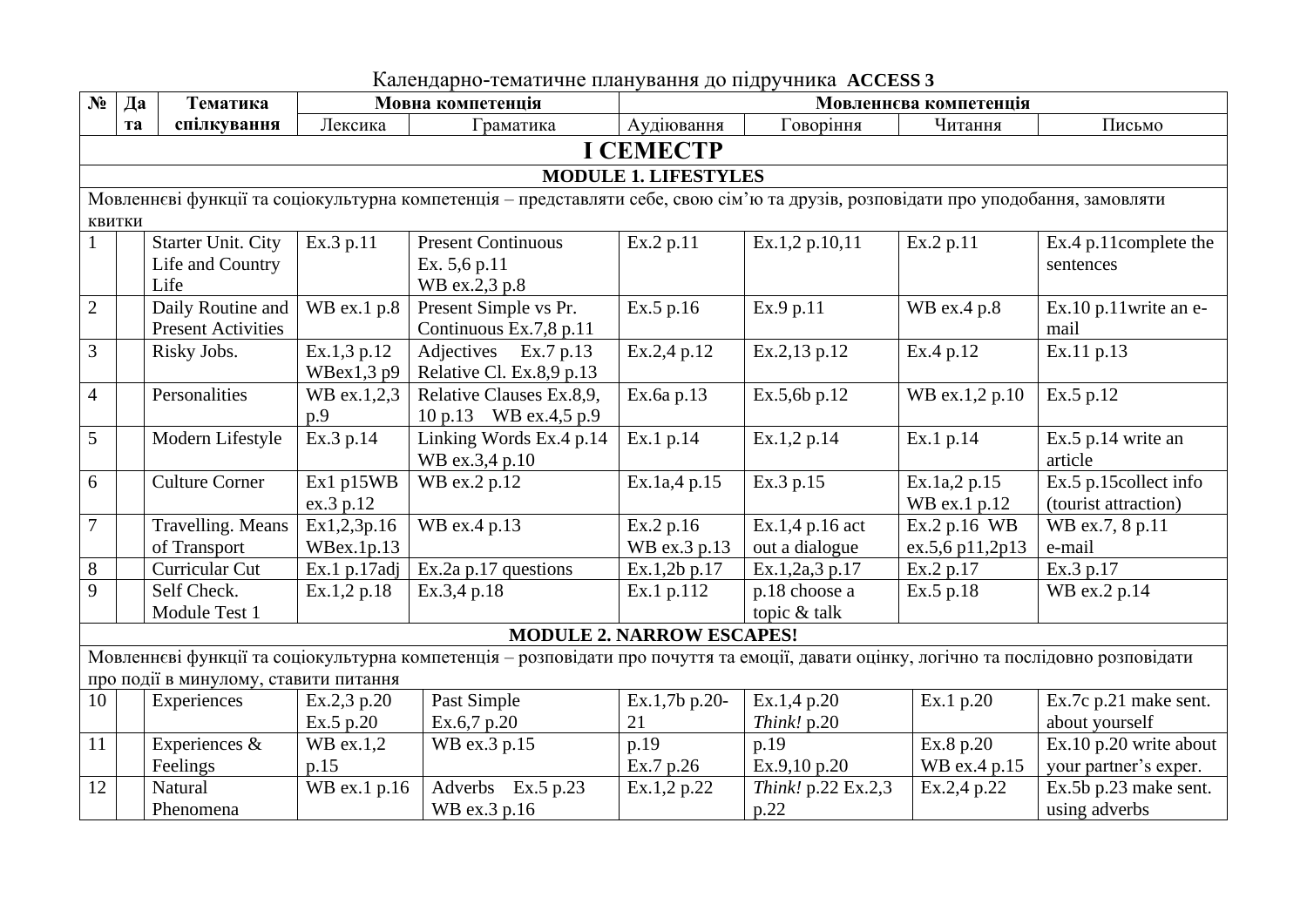| 13                                                                                                                                 | <b>Disasters</b>       | WB ex.2 p.16   | Linking words Ex.6,7                                                                                                                | Ex.8 p.23                  | Ex.8b,9 p.23        | $WB$ ex.1,2   | Ex.9 p.23 make notes    |
|------------------------------------------------------------------------------------------------------------------------------------|------------------------|----------------|-------------------------------------------------------------------------------------------------------------------------------------|----------------------------|---------------------|---------------|-------------------------|
|                                                                                                                                    |                        |                | p.23 WB ex.4 p.16                                                                                                                   |                            |                     | p.17          | about disasters         |
| 14                                                                                                                                 | Unusual                | Ex.2 p.24      | Linking words                                                                                                                       | Ex.1,2 p.24                | Ex.1,4 p.24         | Ex.3 p.24     | WB ex.4,5 p.18 write    |
|                                                                                                                                    | Experience             | words in bold  | WB ex.3 p.17                                                                                                                        |                            |                     |               | beginning and ending    |
| 15                                                                                                                                 | <b>Culture Corner</b>  | Ex.4 p.25      | Word Oder                                                                                                                           | Ex.1,2 p.25                | Ex.5,6 p.25         | Ex.2,3 p.25   | Ex.4 p.24 write a story |
|                                                                                                                                    |                        | WBex.1,2p.19   | WB ex. p.19                                                                                                                         |                            |                     |               |                         |
| 16                                                                                                                                 | Something              | Ex.4,5 p.26    | Past Events                                                                                                                         | Ex.1,2 p.26                | Ex.2,6 p.26         | Ex.3 p.26     | Ex.6 p.27 write a short |
|                                                                                                                                    | Unusual!               | WB ex.2 p.20   |                                                                                                                                     |                            |                     | WB ex.3 p.20  | paragraph               |
| 17                                                                                                                                 | Curricular Cut         | Ex.3 p.27      | WB ex.2 p.21                                                                                                                        | Ex.2,5 p.27                | Ex.2,4 p.27         | Ex.1,2,5 p.27 | WB ex.3 p.21 listen     |
|                                                                                                                                    |                        | WB ex.1 p.21   |                                                                                                                                     |                            |                     | WB ex.1 p.21  | and write               |
| 18                                                                                                                                 | Self Check.            | Ex.1,2,6 p.28  | Ex.3,4,5 p.28                                                                                                                       | p.112                      | WB ex.1 p.20 talk   | WB ex.3 p.19  | WB ex.6,7 p.18 write    |
|                                                                                                                                    | Module Test 2          |                |                                                                                                                                     | WB ex.1 p.20               | about safety rules  |               | a story                 |
|                                                                                                                                    |                        |                |                                                                                                                                     | <b>MODULE 3. TRAVEL</b>    |                     |               |                         |
|                                                                                                                                    |                        |                | Мовленнєві функції та соціокультурна компетенція - запрошувати, приймати та відхиляти запрошення, запитувати та надавати інформацію |                            |                     |               |                         |
|                                                                                                                                    |                        |                | про визначні місця, розповідати про завершеність дій, запрошувати, приймати та відхиляти запрошення, попереджати про небезпеку      |                            |                     |               |                         |
| 19                                                                                                                                 | Places to Visit        | Ex.3,4 p.31    | Present Perfect                                                                                                                     | Ex.1 p.30                  | Ex.1,5 p.30-31      | Ex.1,2 p.30   | Ex.9 p.31 write a       |
|                                                                                                                                    |                        |                | Ex.7,8 p.31                                                                                                                         |                            |                     |               | postcard                |
| $20\,$                                                                                                                             | Places to Visit        | WB ex.2,3 p.22 | WB ex.4 p.22                                                                                                                        | Ex.6 p.31                  | p.29 Think!         | WB ex.1 p.22  | WBex.1 p.22wr.advert    |
| 21                                                                                                                                 | <b>Unusual Holiday</b> | Ex.3,4a p.32   | Pr. Perfect/Cont.Ex.5                                                                                                               | Ex.1 p.32                  | Ex.1,4b p.32        | Ex.1,2 p.32   | Ex.4b p.32              |
|                                                                                                                                    | Destinations           |                | 8 p.33WB ex.3,4 p.23                                                                                                                |                            | Ex.6,7 p.33         |               |                         |
| 22                                                                                                                                 | Your Travel            | WB ex.2 p.23   | Past Simple vs                                                                                                                      | p.29                       | Ex.11 p.33 ask your | WB ex.1 p.23  | Ex.11 p.33 write about  |
|                                                                                                                                    | Experience             |                | <b>Present Perfect</b>                                                                                                              | Ex.7 p.36                  | partner about their |               | your travel experience  |
|                                                                                                                                    |                        |                | Ex.9,10 p.33                                                                                                                        |                            | travel experiences  |               |                         |
| 23                                                                                                                                 | <b>Holiday Time</b>    | Ex.3 p.34      | Have been/have gone                                                                                                                 | Ex.2 p.34                  | Ex.3 p.34 describe  | Ex.1 p.34     | Ex.5 p.34 write an e-   |
|                                                                                                                                    |                        |                | Ex.4p.34WBex.5p.23                                                                                                                  |                            | your holiday        |               | mail                    |
| 24                                                                                                                                 | <b>Culture Corner</b>  | Ex.3 p.35      | <b>Abstract Nouns Ex.4</b>                                                                                                          | $\overline{Ex}.1 p.35$     | Ex.1, 5 p.35        | Ex.1,2 p.35   | Ex.5 p.35 write a short |
|                                                                                                                                    |                        | WB ex.2 p.26   | p.35 WB ex.3 p.26                                                                                                                   |                            |                     |               | article                 |
| 25                                                                                                                                 | <b>Summer Camps</b>    | Ex.1,3,4 p.36  | WB ex.2 p.24 WB                                                                                                                     | Ex.1,2 p.36                | Ex.5,6 p.36 act out | Ex.2 p.36 WB  | WBex.3 p.27wr.advert    |
|                                                                                                                                    |                        | WB ex.1 p.27   | ex.2 p.27                                                                                                                           | WBex.3p.27                 | dialogues           | ex.1 p.24     | for a summer camp       |
| 26                                                                                                                                 | Curricular Cut         | Ex.2,4 p.37    | WB ex.3 p.28                                                                                                                        | Ex.1 p.37                  | Ex.3,5 p.37         | Ex.1 p.37     | WB ex.4 p.28            |
|                                                                                                                                    |                        | WB ex.1,2 p.28 |                                                                                                                                     |                            |                     |               |                         |
| 27                                                                                                                                 | Self Check. Test3      | Ex.1,2 p.38    | Ex.3,4,5 p.38                                                                                                                       | p.112                      | Ex.6 p.38           | WB ex.4 p.25  | WB ex.3,5 p.25          |
|                                                                                                                                    |                        |                |                                                                                                                                     | <b>MODULE 4. THE MEDIA</b> |                     |               |                         |
| Мовленнєві функції та соціокультурна компетенція -висловлювати подив, презентувати інформацію та реагувати на новини, обговорювати |                        |                |                                                                                                                                     |                            |                     |               |                         |
| та вибирати програми                                                                                                               |                        |                |                                                                                                                                     |                            |                     |               |                         |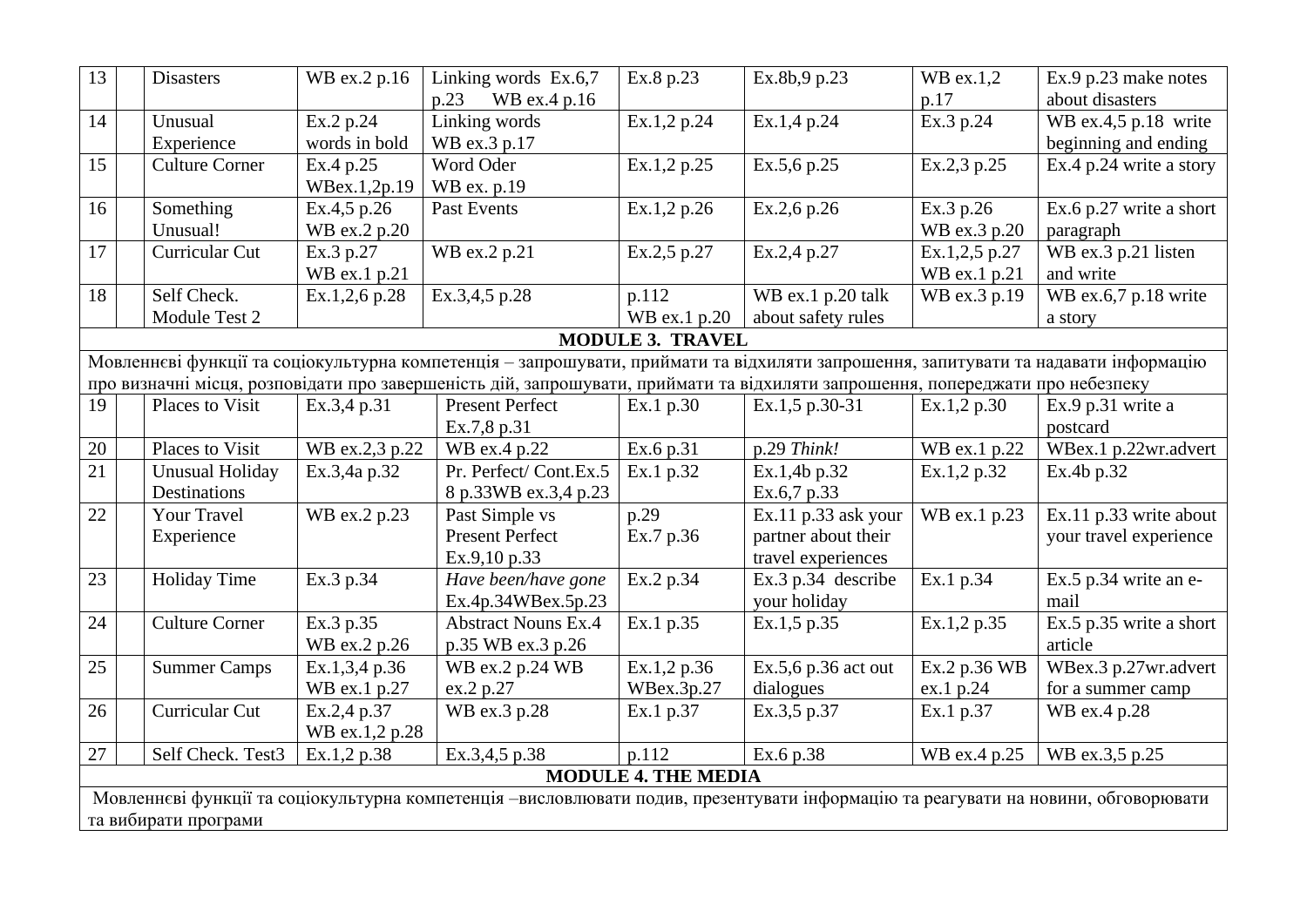| 28 | Types of Media         | Ex.3 p.40         | Past Simple vs Past                                                                       | p.39                        | p.39 Think!           | Ex.1,2 p.40    | WB ex.2 p.32 choose                                                                                                                  |
|----|------------------------|-------------------|-------------------------------------------------------------------------------------------|-----------------------------|-----------------------|----------------|--------------------------------------------------------------------------------------------------------------------------------------|
|    |                        |                   | Continuous                                                                                | Ex.1 p.40                   | Ex.1,4 p.40           |                | three articles in local                                                                                                              |
|    |                        |                   | Ex.5,7 p.41                                                                               |                             |                       |                | papers, write headlines                                                                                                              |
| 29 | Daily News             | WB ex.1 p.29      | When/while                                                                                | Ex.6 p.46                   | Ex.6,8,9 p.41         | WB ex.2 p.29   | Ex.9 p.41 write about                                                                                                                |
|    |                        |                   | WB ex.3,4 p.29                                                                            |                             |                       |                | your partner                                                                                                                         |
| 30 | <b>Incredible News</b> | Ex.3 p.42         | Past Perfect/Contin.                                                                      | Ex.1 p.42                   | Ex.1,4 p.42 act out   | Ex.1 p.42      | Ex.2 p.42 complete the                                                                                                               |
|    |                        |                   | Ex5p43 WBex2p30                                                                           |                             | interview Ex6 p.43    |                | reporter's notes                                                                                                                     |
| 31 | <b>News Reports</b>    | WB ex.1 p.30      | Perf/Cont/ Simple                                                                         | WBex.5p.30                  | Ex.9,11 p.43 act out  | WB ex.1 p.31   | Ex.8b p.43 Ex.10 p.43                                                                                                                |
|    |                        |                   | Ex.7,8 p.30                                                                               | Ex.10 p.43                  | dialogues             |                | listen and make notes                                                                                                                |
| 32 | Accidents              | Ex.3 $p.44$ words | WB ex.3,4 p.30                                                                            | Ex.2,5 p.44                 | Ex.1,4,5 p.44         | Ex.2,3 p.44    | Ex.6 p.44 write a news                                                                                                               |
|    |                        | in bold           |                                                                                           |                             |                       |                | report                                                                                                                               |
| 33 | <b>Culture Corner</b>  | Ex.2 p.45         | Adjectives                                                                                | Ex.2 p.45                   | Ex.1,3 p.45           | Ex.2 p.45      | Project Ex.5 p.45 a                                                                                                                  |
|    |                        | WB ex.1,2 p.33    | Ex.4 p.45                                                                                 |                             |                       |                | magazine                                                                                                                             |
| 34 | What's On?             | Ex.2,3b,4 p.46    | WB ex.3 p.33                                                                              | Ex.2,3,6                    | $Ex.1,5$ p.46 discuss | Ex.1,3 p.46    | Ex1p.46write program                                                                                                                 |
|    |                        | WB ex.1,2 p.34    |                                                                                           | p.46                        | and record            | WB ex.3 p.34   | for the local channel                                                                                                                |
| 35 | Curricular Cut         | Ex.3,4 p.47 WB    | WB ex.4 p.35                                                                              | Ex.2,5 p.47                 | Ex.1,5,6 p.47 make    | Ex.2 p.47      | Ex.6 p.47 make notes                                                                                                                 |
|    |                        | ex.1,2,3 p.35     |                                                                                           |                             | radio programme       |                |                                                                                                                                      |
| 36 | Self Check.Test 4      | Ex.1 p.48         | Ex.2,3,4 p.48                                                                             | p.112                       | Ex.5 p.48 dialogues   | WB ex.4 p.33   | WB ex.4 p.32 a report                                                                                                                |
|    |                        |                   |                                                                                           | <b>MODULE 5. OUR FUTURE</b> |                       |                |                                                                                                                                      |
|    |                        |                   |                                                                                           |                             |                       |                | Мовленнєві функції та соціокультурна компетенція - говорити про наміри та плани, робити передбачення, приймати рішення, говорити про |
|    |                        |                   | умовні ситуації, перепитувати, висловлювати точку зору/згоду/незгоду, надавати інструкції |                             |                       |                |                                                                                                                                      |
| 37 | The Digital            | Ex.2 p.51         | Will/be going to                                                                          | Ex.1 p.50                   | Ex.1,2 p.50-51        | Ex.1 p.50      | Ex.5 p.51 write sent.                                                                                                                |
|    | Revolution             |                   | Ex.3,4 p.51                                                                               |                             |                       |                | about yourself                                                                                                                       |
| 38 | E-society              | WB ex.1,2 p.36    | Will/going to/Pr.C.                                                                       | Ex.8 p.51                   | Ex.6,9 $p.51$ act out | WB ex.3 p.36   | Ex.9 p.51 write a short                                                                                                              |
|    |                        |                   | WB ex.4 p.36                                                                              |                             | dialogues             |                | article                                                                                                                              |
| 39 | Science and            | Ex.1 p.53         | Conditionals                                                                              | $\overline{W}B$ ex.2        | Ex.2 p.52             | Ex.2,3 p.52    | Ex.6 p.53 write sent.                                                                                                                |
|    | Technology             |                   | Ex.4,5 p.53                                                                               | p.40                        |                       |                | about yourself                                                                                                                       |
| 40 | High-Tech              | p.49              | Ex.7,8 p.53                                                                               | p.49                        | p.49                  | WB ex.1,2 p.38 | Ex.10 p.53 make notes                                                                                                                |
|    |                        | WB ex.1,2 p.37    | WB ex.3 p.37                                                                              |                             | If-game.              |                |                                                                                                                                      |
| 41 | Life in the Future     | Linking words     | Wishes                                                                                    | Ex.6 p.56                   | Ex.2,3 p.54           | Ex.1 p.54      | Ex.4 $p.54$ a short                                                                                                                  |
|    |                        |                   | Ex.9 p.53                                                                                 |                             |                       | WB ex.3,4 p.39 | opinion article                                                                                                                      |
| 42 | <b>Culture Corner</b>  | WB ex.1 p.40      | WB ex.4 p.37                                                                              | Ex.1 p.55                   | Ex.3,4 p.55           | Ex.1,2 p.55    | Ex.4 p.55                                                                                                                            |
| 43 | Internet               | Ex.2,4 p.56       | WB ex.3 p.41                                                                              | Ex.1,2,3                    | $Ex.5$ p.56 act out   | Ex.1,3 p.56    | WB ex.4 p.41 plans                                                                                                                   |
|    |                        |                   |                                                                                           | p.56                        | dialogues             | WB ex.1,2 p.41 | for this weekend                                                                                                                     |
| 44 | Curricular Cut         | Ex.4,5 p.57       | WB ex.2,3 p.42                                                                            | Ex.2 p.57                   | Ex.1,6 p.57           | Ex.2,3 p.57    | WB ex.4 p.42                                                                                                                         |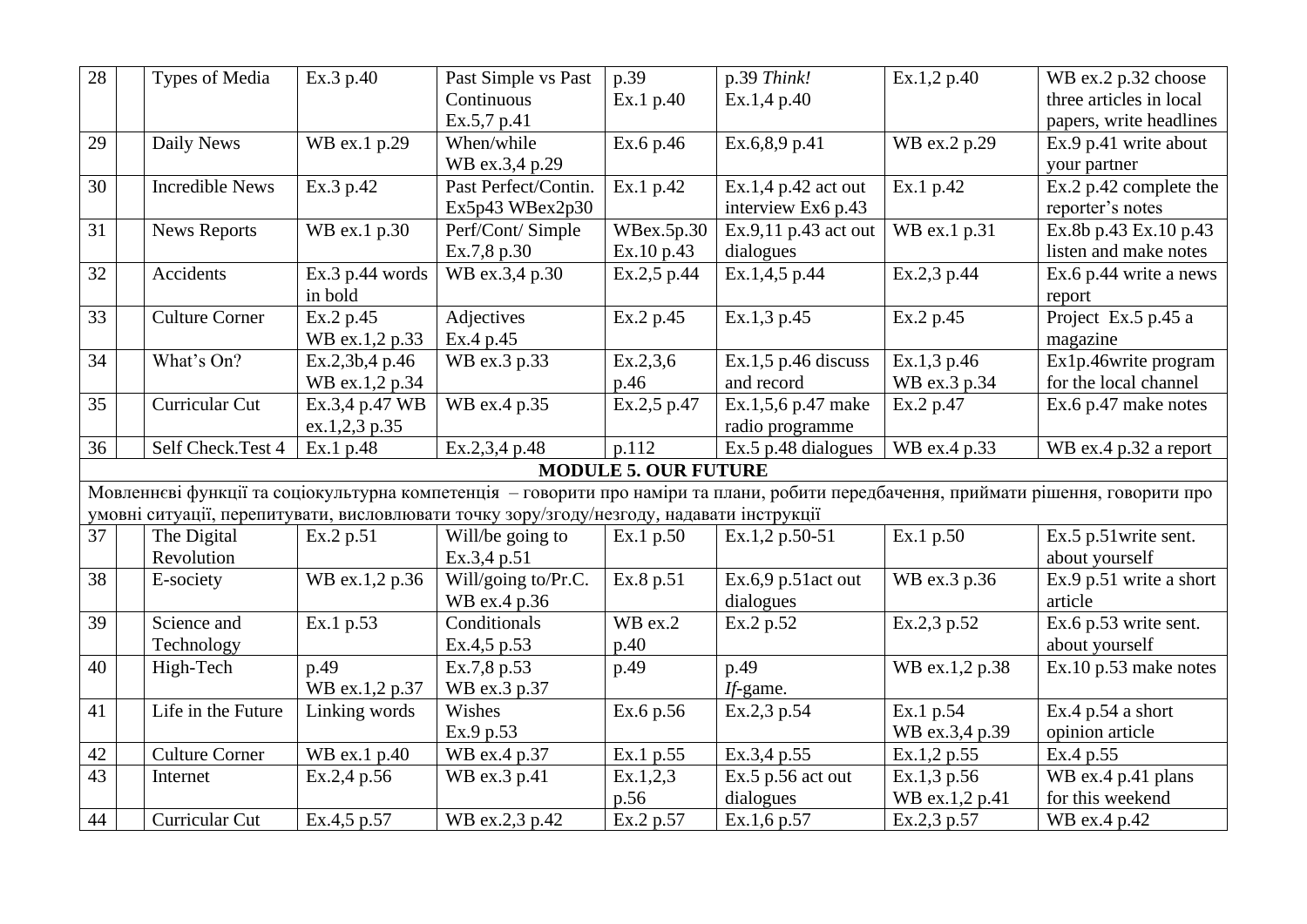|                |                                      |                                                             | WB ex.1p.42                   |                                                                    |                           |                                                                                                                                     |                            |                                                                                                                                       |  |  |  |  |
|----------------|--------------------------------------|-------------------------------------------------------------|-------------------------------|--------------------------------------------------------------------|---------------------------|-------------------------------------------------------------------------------------------------------------------------------------|----------------------------|---------------------------------------------------------------------------------------------------------------------------------------|--|--|--|--|
| 45             |                                      | Self Check.                                                 | Ex.1,2 p.58                   | Ex.3,4,5 p.58                                                      | p.112                     | Give a talk on high-                                                                                                                | WB ex.3 p.40               | WB ex.6,7 p.39                                                                                                                        |  |  |  |  |
|                |                                      | Module Test 5                                               |                               |                                                                    |                           | tech gadgets                                                                                                                        |                            |                                                                                                                                       |  |  |  |  |
| 46             |                                      | Контроль аудіювання, говоріння                              |                               |                                                                    |                           |                                                                                                                                     |                            |                                                                                                                                       |  |  |  |  |
| 47             | Контроль письма                      |                                                             |                               |                                                                    |                           |                                                                                                                                     |                            |                                                                                                                                       |  |  |  |  |
|                | 48<br>Контроль читання               |                                                             |                               |                                                                    |                           |                                                                                                                                     |                            |                                                                                                                                       |  |  |  |  |
|                | <b>II CEMECTP</b>                    |                                                             |                               |                                                                    |                           |                                                                                                                                     |                            |                                                                                                                                       |  |  |  |  |
|                | <b>MODULE 6. SAFETY COMES FIRST!</b> |                                                             |                               |                                                                    |                           |                                                                                                                                     |                            |                                                                                                                                       |  |  |  |  |
|                |                                      |                                                             |                               |                                                                    |                           | Мовленнєві функції та соціокультурна компетенція - висловлювати необхідність, (не)можливість, заборону, надавати поради, передавати |                            |                                                                                                                                       |  |  |  |  |
|                |                                      |                                                             |                               | слова інших людей, висловлювати співчуття, презентувати інформацію |                           |                                                                                                                                     |                            |                                                                                                                                       |  |  |  |  |
|                |                                      | Sea Life                                                    | Ex.1,3 p.60                   | Modals Ex. $4,5,6$                                                 | Ex.1 p.60                 | Ex.3 p.61                                                                                                                           | Ex.2 p.60                  | $Ex.10 p.61$ prepare a                                                                                                                |  |  |  |  |
|                |                                      |                                                             |                               | p.61                                                               |                           |                                                                                                                                     |                            | leaflet                                                                                                                               |  |  |  |  |
| $\overline{2}$ |                                      | Danger                                                      | WB ex.1,3,4<br>p.43           | Modals (past) Ex.7,<br>8 p.61 WB ex.5p.43                          | p.59                      | Ex.10 p.61 present<br>info Ex.9 p.61                                                                                                | WB ex.2 p.43               | Ex.9 p.61                                                                                                                             |  |  |  |  |
| $\overline{3}$ |                                      | Breaking the Law                                            | Ex.2,3 p.62                   | Reported Speech                                                    | Ex.1 p.62                 | Ex.1,2,3 p.62<br>p.59                                                                                                               | Ex.1 p.62                  | Ex.2 p.62 answer and                                                                                                                  |  |  |  |  |
|                |                                      |                                                             |                               | Ex.4,5 p.63                                                        |                           | describe the pictures                                                                                                               |                            | give reasons                                                                                                                          |  |  |  |  |
| $\overline{4}$ |                                      | Breaking the Law                                            | WB ex.1,2 p.44                | Reported questions<br>Ex. 6 p.63                                   | Ex.8 p.63                 | Ex.7 p.63                                                                                                                           | WB ex.4 p.44               | Ex.9 p.63                                                                                                                             |  |  |  |  |
| 5              |                                      | Teenage<br>Problems                                         | Ex.1 p.64                     | WB ex.3 p.44                                                       | Ex.7 p.66                 | Ex.1,4,5 p.64                                                                                                                       | Ex.2,3 p.64<br>Ex.1,2 p.45 | Ex.6 p.64 write an e-<br>mail                                                                                                         |  |  |  |  |
| 6              |                                      | <b>Culture Corner</b>                                       | Ex.5 p.65<br>WB ex.1,2 p.47   | WB ex.3 p.47                                                       | Ex.1 p.65                 | Ex.2,4,6 p.65                                                                                                                       | Ex.1,3 p.65                | WB ex.4 p.46                                                                                                                          |  |  |  |  |
| $\overline{7}$ |                                      | Accidents. Ex-<br>press Sympathy                            | Ex.1,2,4 p.66<br>WB ex.1 p.48 | Reported Speech<br>Ex.5 p.66                                       | Ex.2,3 p.66               | Ex.1,6 p.66                                                                                                                         | Ex.3 p.66<br>WB ex.3 p.48  | Ex.1 p.66 write a piece<br>of advice                                                                                                  |  |  |  |  |
| 8              |                                      | Curricular Cut                                              | Ex.2,3 p.67                   | WB ex.3 p.49                                                       | WB ex.4                   | Ex.2,4 p.67                                                                                                                         | Ex.1 p.67                  | WB ex.4 p.49 listen                                                                                                                   |  |  |  |  |
|                |                                      |                                                             | WB ex.1,2p.49                 |                                                                    | p.48                      |                                                                                                                                     |                            | and wrire                                                                                                                             |  |  |  |  |
| 9              |                                      | Self Check. Test                                            | Ex.1,2 p.68                   | Ex.3,4 p.68                                                        | p.113                     | Ex.5 p.68                                                                                                                           | WB ex.4 p.47               | WB ex.5,6 p.46write a                                                                                                                 |  |  |  |  |
|                |                                      |                                                             |                               |                                                                    |                           |                                                                                                                                     |                            | letter                                                                                                                                |  |  |  |  |
| 10             |                                      | Module Test 6                                               |                               |                                                                    |                           |                                                                                                                                     |                            |                                                                                                                                       |  |  |  |  |
|                |                                      |                                                             |                               |                                                                    | <b>MODULE 7. PROFILES</b> |                                                                                                                                     |                            |                                                                                                                                       |  |  |  |  |
|                |                                      | про досвід, спілкуватися під час виконання проектної роботи |                               |                                                                    |                           |                                                                                                                                     |                            | Мовленнєві функції та соціокультурна компетенція - порівнювати характер та зовнішність людей, перепитувати та уточнювати, розповідати |  |  |  |  |
| 11             |                                      | Character                                                   | Ex.4 p.71 WB                  | Comparison                                                         | Ex.1 p.70                 | Ex.1,3,4 p.70                                                                                                                       | Ex.1,2 p.70                | Write about two roles                                                                                                                 |  |  |  |  |
|                |                                      |                                                             | ex.2,4 p.50                   | Ex.5,6 p.71                                                        |                           |                                                                                                                                     |                            | of your favourite actor                                                                                                               |  |  |  |  |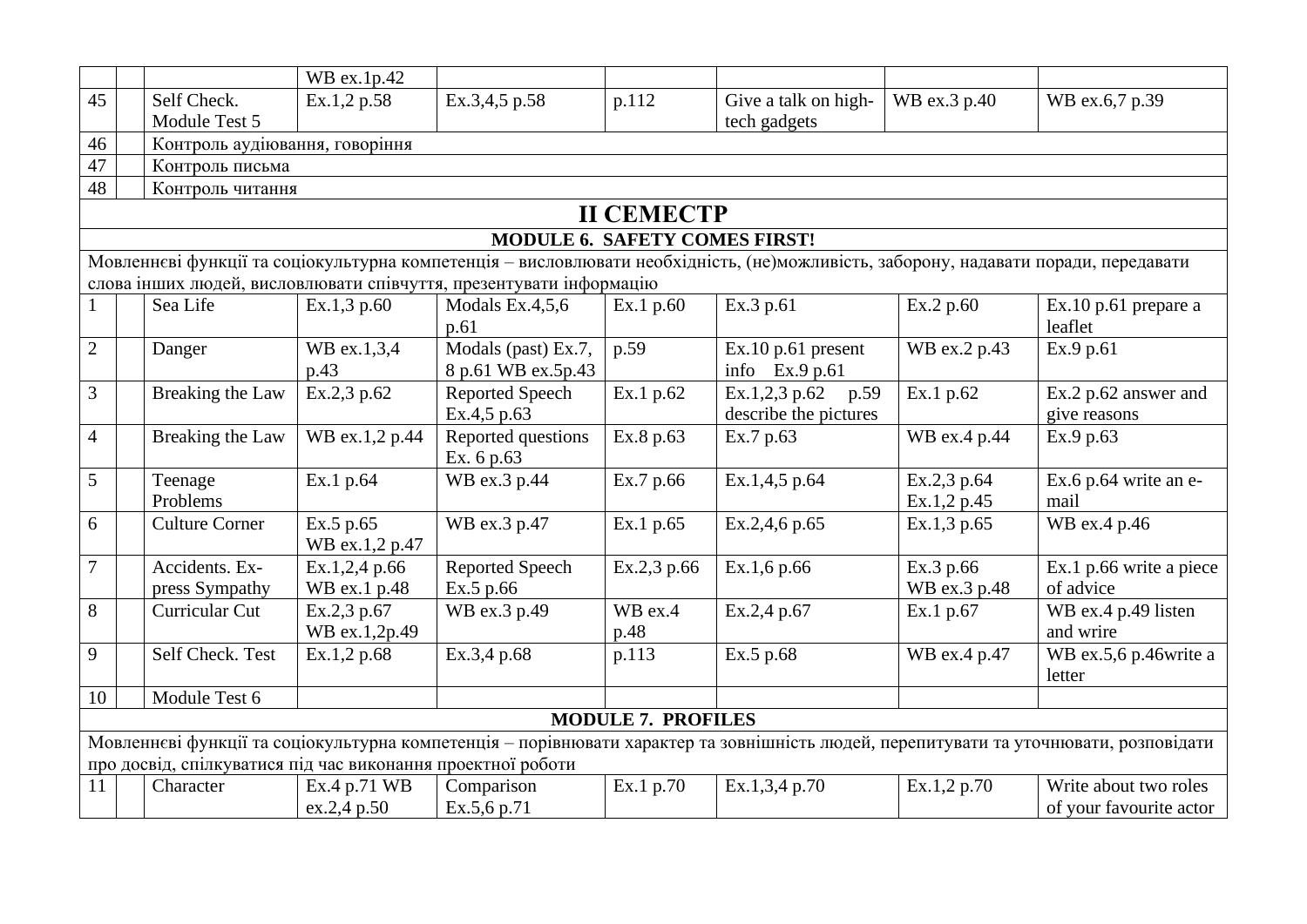| 12              | Appearance                      | p.69 Ex.5 p.71 | WB ex.5 p.50                        | p.69        | p.69                                                                                                                                | WB ex.1,2,3    | Ex.8 p.71compare         |
|-----------------|---------------------------------|----------------|-------------------------------------|-------------|-------------------------------------------------------------------------------------------------------------------------------------|----------------|--------------------------|
|                 |                                 | WB ex.1,3 p.50 |                                     |             | Ex.7,8 p.71                                                                                                                         | p.52           | members of your          |
|                 |                                 |                |                                     |             |                                                                                                                                     |                | family/friends           |
| 13              | Ambitions and                   | Ex.1,4 p.72-73 | Too-enough Ex.5,6,                  | Ex.2 p.72   | Ex.1,2 p.72                                                                                                                         | Ex.2,3 p.72    | Ex.10 p.73               |
|                 | <b>Success</b>                  |                | p.73 WB ex.3p.51                    |             |                                                                                                                                     |                |                          |
| 14              | Ambitions and                   | WB ex.1,2 p.51 | Question Tags Ex.7                  | Ex.9 p.73   | Ex.10 p.73 present                                                                                                                  | WB ex.4,5 p.53 | Ex.7 p.73 write five     |
|                 | <b>Success</b>                  |                | p.73 WB ex.4 p.51                   |             | the biography                                                                                                                       |                | sentences                |
| 15              | Jobs                            | Ex.3 p.74      | Ex.8 p.73 WB ex.4                   | Ex.7 p.76   | Ex.1,2,4 p.74                                                                                                                       | Ex.1,2 p.74    | Ex.5 p.74 write a letter |
|                 |                                 |                | p.51                                |             |                                                                                                                                     |                |                          |
| 16              | <b>Culture Corner</b>           | Ex.1,2,3 p.75  | WB ex.5 p.51                        | Ex.1 p.75   | Ex.1,4,5,6 p.75                                                                                                                     | Ex.1 p.75      | Ex.5 p.75 compl. table   |
| $\overline{17}$ | Job Interview                   | Ex.1,4,5 p.76  | WB ex.5 p.55                        | Ex.1,2 p.76 | Ex.6 $p.76$ act out                                                                                                                 | Ex.2,3 p.76 WB | WB ex.4 p.55             |
|                 |                                 | WB ex.1 p.55   |                                     |             | dialogues                                                                                                                           | ex.2 p.55      |                          |
| 18              | Curricular Cut                  | Ex.2,4 p.77    | Ex.3 p.77                           | Ex.1 p.77   | Ex.1,2,5,6 p.77                                                                                                                     | Ex.1 p.77      | Ex.6 p.77 write a short  |
|                 |                                 |                |                                     |             |                                                                                                                                     |                | paragraph                |
| 19              | Self Check.                     | Ex.1,2 p.78    | Ex.3,4 p.78                         | p.113       | Ex.5 $p.78$ use short                                                                                                               | WB ex.1,2 p.54 | WB ex.6 p.53             |
|                 |                                 |                |                                     |             | exchanges in dialog.                                                                                                                |                |                          |
| 20              | Module Test 7                   |                |                                     |             |                                                                                                                                     |                |                          |
|                 |                                 |                | <b>MODULE 8. OUR PRECIOUS EARTH</b> |             |                                                                                                                                     |                |                          |
|                 |                                 |                |                                     |             | Мовленнєві функції та соціокультурна компетенція - висловлювати аргументи за і проти, обговорювати добровільні внески, ознайомитися |                |                          |
|                 | з правилами телефонного етикету |                |                                     |             |                                                                                                                                     |                |                          |
| 21              | Wonders of the                  | Ex.3 p.80      | Articles Ex.5 p.81                  | Ex.1 p.80   | Ex.4,10 p.80-81                                                                                                                     | Ex.1,2 p.80    | Ex.4b p.80               |
|                 | World                           |                | WB ex.4 p.57                        |             |                                                                                                                                     |                |                          |
| 22              | Places of Interest              | WB ex.1 p.57   | Passive Ex.7,9 p.81                 | Ex.6 p.81   | Ex.11 p.81 ask quest.                                                                                                               | Ex.8 p.81 WB   | Ex.11 p.81 write $T/F$   |
|                 |                                 |                | WB ex.5,6 p.57                      |             | and do the quiz                                                                                                                     | ex.4 p.57      | statements               |
| 23              | <b>Special Buildings</b>        | Ex.1,3 p.82    | The Passive                         | Ex.1 p.82   | Think! Ex.4 p.82                                                                                                                    | Ex.1,2 p.82    | Ex.4 p.82                |
|                 |                                 |                | Ex.5,6, 7p.83                       |             |                                                                                                                                     |                |                          |
| 24              | <b>Guided Tours</b>             | WB ex.1,2 p.58 | WB ex.3 p.58                        | Ex.10 p.83  | Ex.11 p.83 talk about                                                                                                               | Ex.8 p.83      | Ex.11 p.83               |
|                 |                                 |                |                                     |             | a place of interest as                                                                                                              |                |                          |
|                 |                                 |                |                                     |             | a tour guide                                                                                                                        |                |                          |
| 25              | Animal World                    | Ex.2 p.84      | Linkers Ex.3 p.84                   | Ex.4 p.84   | Ex.1,4 p.84                                                                                                                         | Ex.1,2 p.84    | Ex.2 p.84 complete the   |
|                 |                                 | лексика тексту | Causative Ex.9 p.83                 |             |                                                                                                                                     |                | table                    |
| 26              | Culture Corner                  | Ex.1 p.85 WB   | The Causative                       | Ex.1 p.85   | Ex.3,4 p.85                                                                                                                         | Ex.1,2 p.85    | Ex.4 p.85 write about    |
|                 |                                 | ex.1,2 p.61    | WB ex.4 p.58                        |             |                                                                                                                                     |                | a natural reserve in     |
|                 |                                 |                | WB ex.3 p.61                        |             |                                                                                                                                     |                | Ukraine                  |
| 27              | Donations                       | Ex.1,4 p.86    | WB ex.4 p.61                        | Ex.1,2 p.86 | Ex.5 p.86                                                                                                                           | Ex.2 p.86 WB   | Ex.3 p.86 fill in the    |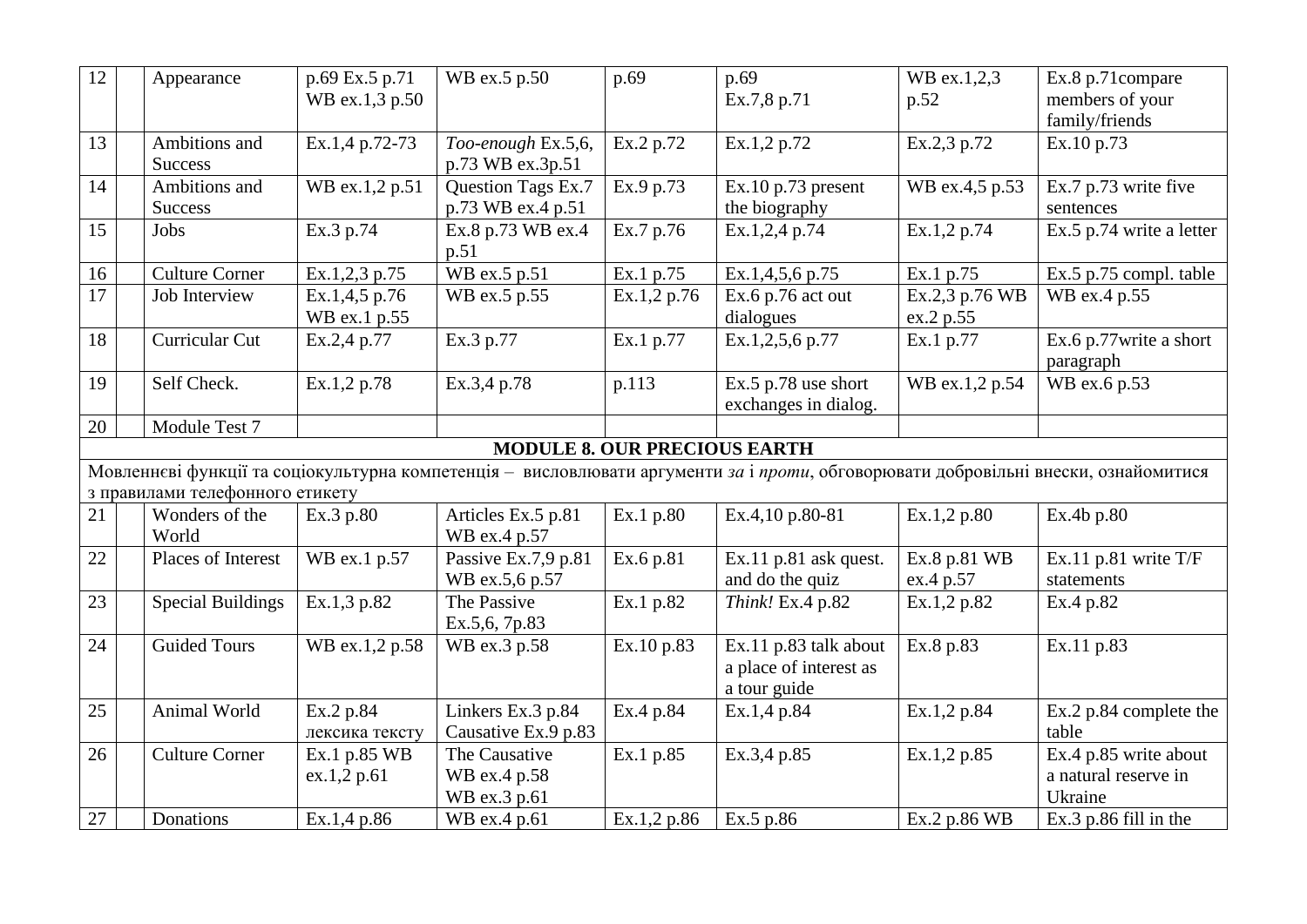|    |                                                                                                                           |                |                                                             | Ex.6 p.86                |                                                                                                                              | ex.1,2,4 p.60  | form                     |  |  |  |  |
|----|---------------------------------------------------------------------------------------------------------------------------|----------------|-------------------------------------------------------------|--------------------------|------------------------------------------------------------------------------------------------------------------------------|----------------|--------------------------|--|--|--|--|
| 28 | Curricular Cut                                                                                                            | Ex.2 p.87      | WB ex.2,3,4 p.63                                            | Ex.1 p.87                | Ex.1,3,4 p.87                                                                                                                | Ex.1 p.87      | Ex.1 p.87 write quest.   |  |  |  |  |
|    |                                                                                                                           | WB ex.1 p.63   |                                                             |                          |                                                                                                                              | WB ex.3 p.60   | WB ex.5 p.63             |  |  |  |  |
| 29 | Self Check.                                                                                                               | Ex.1,2 p.88    | Ex.3,4 p.88                                                 | p.113                    | $Ex.5$ p.88 act out                                                                                                          | WB ex.5 p.60   | WB ex.6 p.60             |  |  |  |  |
|    |                                                                                                                           |                |                                                             |                          | dialogues(exchanges)                                                                                                         |                |                          |  |  |  |  |
| 30 | Module test 8                                                                                                             |                |                                                             |                          |                                                                                                                              |                |                          |  |  |  |  |
|    |                                                                                                                           |                |                                                             | <b>MODULE 9. CHOICES</b> |                                                                                                                              |                |                          |  |  |  |  |
|    | Мовленнєві функції та соціокультурна компетенція - давати поради, робити покупки, говорити про кількість, обговорювати та |                |                                                             |                          |                                                                                                                              |                |                          |  |  |  |  |
|    |                                                                                                                           |                | рекомендувати, запрошувати, дарувати та висловлювати подяку |                          |                                                                                                                              |                |                          |  |  |  |  |
| 31 | Shopping                                                                                                                  | Ex.6,7 p.91    | Nouns $-\frac{\sin(\theta)}{\theta}$                        | Ex.3 p.90                | Ex.1,2 p.90                                                                                                                  | Ex.3, 4 p.90   | WB ex.4 p.64 write       |  |  |  |  |
|    |                                                                                                                           |                | Ex.9,10 p.91                                                |                          |                                                                                                                              |                | the plurals and make     |  |  |  |  |
|    |                                                                                                                           |                |                                                             |                          |                                                                                                                              |                | sentences                |  |  |  |  |
| 32 | Shopping                                                                                                                  | p.89 WB ex.1,2 | Ex.11 p.91                                                  | p.89                     | p.89 discuss in pairs                                                                                                        | WB ex.3 p.64   | p.89 write answers to    |  |  |  |  |
|    |                                                                                                                           | p.64           |                                                             |                          | Ex.8 p.91                                                                                                                    |                | the questions            |  |  |  |  |
| 33 | <b>Eating Habits</b>                                                                                                      | Ex.1 p.92      | Countable-uncount.                                          | Ex.2 p.92                | Ex.7 p.93                                                                                                                    | Ex.2,3 p.92-93 | Ex.8 p.93                |  |  |  |  |
|    |                                                                                                                           |                | Nouns Ex.4,5 p.93                                           |                          |                                                                                                                              |                |                          |  |  |  |  |
| 34 | <b>Eating Habits</b>                                                                                                      | WB ex.1,2,3    | Quantifiers                                                 | Ex.6 p.96                | Ex.8 p.93 talk about                                                                                                         | WB ex.1,2 p.66 | Think! and write Ex.8    |  |  |  |  |
|    |                                                                                                                           | p.65           | Ex.6 p.93                                                   |                          | your eating habits                                                                                                           |                | p.93                     |  |  |  |  |
| 35 | <b>Giving Parties</b>                                                                                                     | Ex.5 p.94      | WB ex.5 p.64                                                | Ex.1,3 p.94              | Ex.6 p.94                                                                                                                    | Ex.2,3 p.94    | Ex.4,7 p.94              |  |  |  |  |
| 36 | <b>Culture Corner</b>                                                                                                     | Ex.1 p.95      | WB ex.5p.65                                                 | Ex.12 p.91               | Ex.1,2,3 p.95                                                                                                                | Ex.2 p.95      | Ex.4 p.95 write an       |  |  |  |  |
|    |                                                                                                                           | WB ex.1,2 p.68 |                                                             |                          |                                                                                                                              |                | idiom quiz               |  |  |  |  |
| 37 | Shopping for                                                                                                              | Ex.1,3,4 p.96  | Countable-uncount.                                          | Ex.1,2 p.96              | $Ex.5$ p.96 act out                                                                                                          | Ex.2 p.96 WB   | WB ex.4 p.67             |  |  |  |  |
|    | Clothes                                                                                                                   | WB ex.1,2 p.69 | <b>Nouns</b>                                                | WBex.4 p69               | dialogues                                                                                                                    | ex.3 p.67      |                          |  |  |  |  |
| 38 | Curricular Cut                                                                                                            | Ex.1 p.97 WB   | Articles/Pron. Ex.2                                         | Ex.2 p.97                | Ex.3,4 p.97 present                                                                                                          | Ex.2 p.97      | Ex.4 p.97                |  |  |  |  |
|    |                                                                                                                           | ex.1,2 p.70    | p.97 WB ex.3 p.70                                           |                          | food chain                                                                                                                   |                |                          |  |  |  |  |
| 39 | Self Check.                                                                                                               | Ex.1,2 p.98    | Ex.3,4,5 p.98                                               | p.113                    | Ex.6 p.98 act out dia-                                                                                                       | WB ex.3 p.69,  | WB ex.5,6 p.67           |  |  |  |  |
|    |                                                                                                                           |                |                                                             |                          | logues/use exchanges                                                                                                         | ex.6 p.98      |                          |  |  |  |  |
| 40 | Module Test 9                                                                                                             |                |                                                             |                          |                                                                                                                              |                |                          |  |  |  |  |
|    | MODULE 10. IT'S FUN!                                                                                                      |                |                                                             |                          |                                                                                                                              |                |                          |  |  |  |  |
|    |                                                                                                                           |                |                                                             |                          | Мовленнєві функції та соціокультурна компетенція - давати пораду та попереджати, говорити про улюблені дії, замовляти квитки |                |                          |  |  |  |  |
| 41 | <b>Extreme Sports</b>                                                                                                     | Ex.3,4 p.100   | Infinitive/-ing                                             | Ex.1 p.100               | Ex.1 p.100                                                                                                                   | Ex.1,2 p.100   | Ex.8 p.101 write about   |  |  |  |  |
|    |                                                                                                                           |                | forms Ex.6,7, p.101                                         |                          | Ex.5 p.101                                                                                                                   |                | yourself                 |  |  |  |  |
| 42 | The Olympic                                                                                                               | WB ex.1,2 p.71 | Infinitive/-ing                                             | Ex.9 p.101               | Ex.9 p.101 talk about                                                                                                        | WB ex.3 p.71   | $Ex.10 p.101$ write your |  |  |  |  |
|    | Games                                                                                                                     |                | forms WB ex.4p.71                                           |                          | the Olympic Games                                                                                                            |                | quiz                     |  |  |  |  |
| 43 | <b>Computer Games</b>                                                                                                     | Ex.1 p.102     | Prepositions                                                | Ex.4 p.103               | Ex.4 p.103 give                                                                                                              | Ex.2 p.102     | $Ex.4$ p.103 draw your   |  |  |  |  |